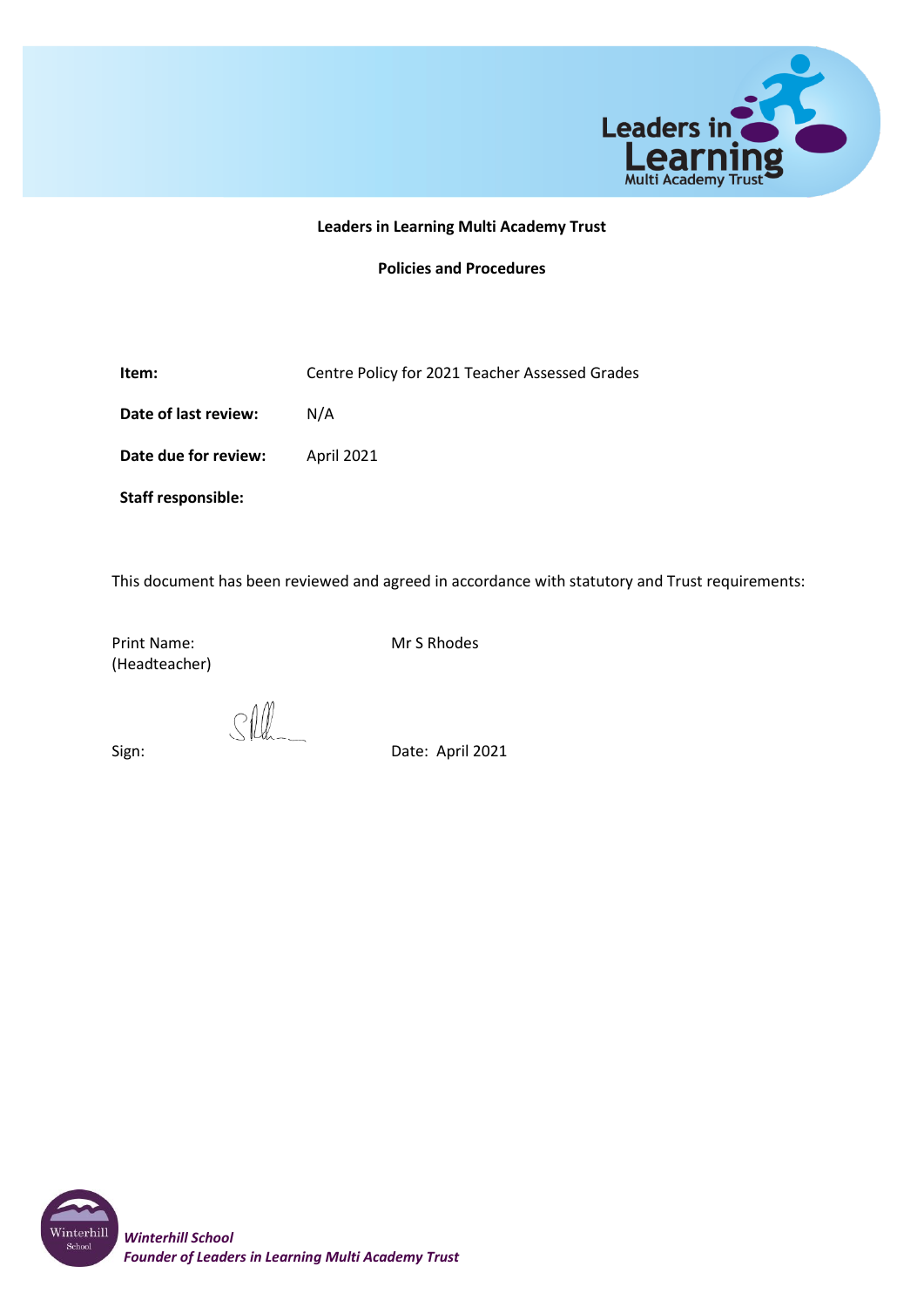# **Centre Policy for Teacher Assessed Grades 2021**

# **CONTENTS**

| <b>Section</b> | Content                                                                      |
|----------------|------------------------------------------------------------------------------|
| 1              | <b>Policy Statement</b>                                                      |
| $\overline{2}$ | Roles and Responsibilities                                                   |
| 3              | Training, Support and Guidance                                               |
| 4              | Use of Appropriate Evidence                                                  |
| 5              | Determining Teacher Assessed Grades                                          |
| 6              | <b>Internal Quality Assurance</b>                                            |
| 7              | <b>Comparison of Teacher Assessed Grades to Results for Previous Cohorts</b> |
| 8              | <b>Access Arrangements and Special Considerations</b>                        |
| 9              | Addressing Disruption/Differential Lost Learning                             |
| 10             | Objectivity                                                                  |
| 11             | Recording Decisions and retention of Evidence and Data                       |
| 12             | <b>Authenticating Evidence</b>                                               |
| 13             | Confidentiality, Malpractice and Conflicts of Interest                       |
| 14             | <b>Private Candidates</b>                                                    |
| 15             | <b>External Quality Assurance</b>                                            |
| 16             | <b>Results</b>                                                               |
| 17             | Appeals                                                                      |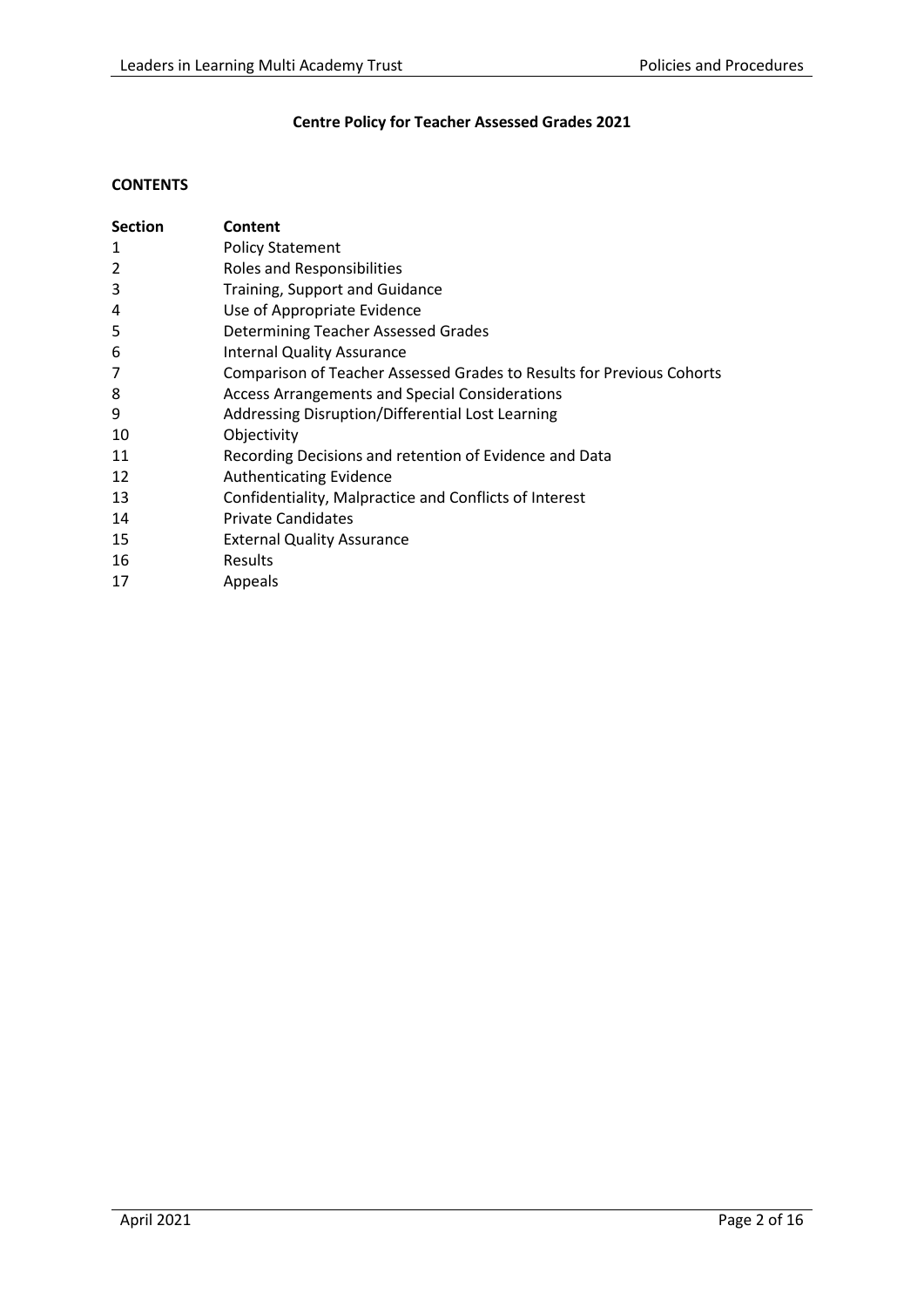# **1. Policy Statement**

Winterhill School recognises it has an obligation to adopt formal policies and establish workplace procedures for determining teacher assessed grades for the examination window 2021. To ensure this is the case, the following factors have to be addressed across the school:

- To ensure that teacher assessed grades are determined fairly, consistently, free from bias and effectively within and across departments.
- To ensure the operation of effective processes with clear guidelines and support for staff.
- To ensure that all staff involved in the processes clearly understand their roles and responsibilities.
- To support teachers to take evidence-based decisions in line with Joint Council for Qualifications guidance.
- To ensure the consideration of historical centre data in the process, and the appropriate decision making in respect of, teacher assessed grades.
- To support a high standard of internal quality assurance in the allocation of teacher assessed grades.
- To support our centre in meeting its obligations in relation to equality legislation.
- To ensure our centre meets all requirements set out by the Department of Education, Ofqual, the Joint Council for Qualifications and awarding organisations for Summer 2021 qualifications.
- To ensure the process for communicating to candidates and their parents/carers how they will be assessed is clear, in order to give confidence.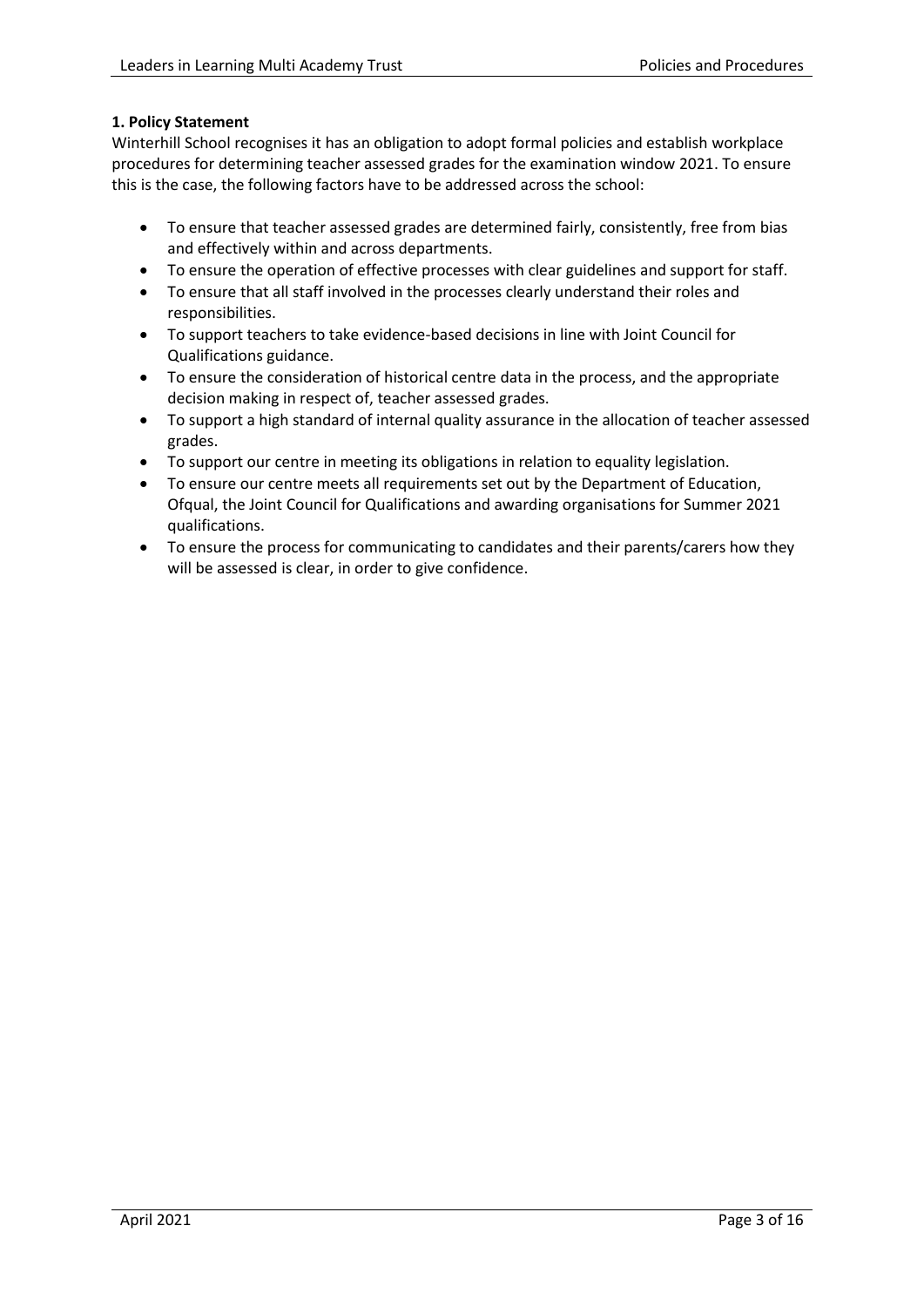# **2 Roles and Responsibilities**

Staff within Winterhill School have several different and distinct roles to fulfil to ensure that the procedures are followed when creating the teacher assessed grades for the examination window 2021. These are:

# **Head of Centre**

- The Head of Centre, Mr S Rhodes, will be responsible for approving the policy for determining teacher assessed grades.
- The Head of Centre has overall responsibility for Winterhill School as an examinations centre and will ensure that clear roles and responsibilities of all staff are defined.
- The Head of Centre will confirm that teacher assessed grade decisions represent the academic judgement made by teachers, and that there are checks in place ensure these align with the guidance on standards provided by awarding organisations.
- The Head of Centre will ensure a robust internal quality assurance process has been produced and signed-off in advance of results being submitted.

### **Senior Leadership Team and Curriculum/Subject Leaders**

The Senior Leadership Team and Curriculum/Subject Leaders will:

- Provide training and support to our other staff.
- Support the Head of Centre in the quality assurance of the final teacher assessed grades.
- Ensure an effective approach within and across the curriculum and authenticating the preliminary outcome from single teacher subjects.
- Be responsible for ensuring staff have a clear understanding of the internal and external quality assurance processes and their role within it.
- Ensure that all teachers within their Subject/Curriculum Area make consistent judgements about student evidence in deriving a grade.
- Ensure all staff conduct assessments under the appropriate levels of control with reference to guidance provided by the Joint Council for Qualifications.
- Ensure teachers have the information required to make accurate and fair judgments.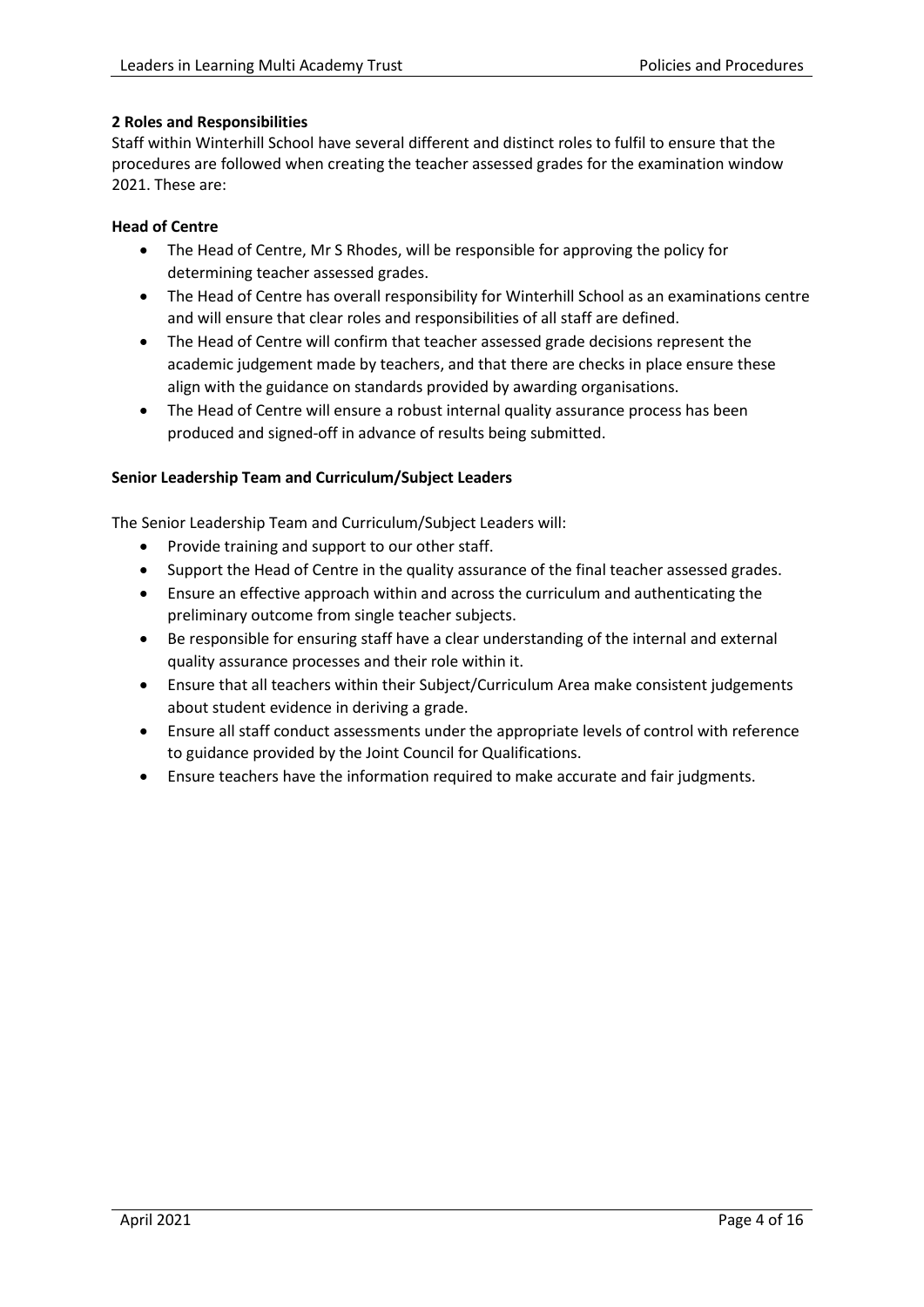# **Teachers/ Specialist Teachers / SENCo**

Our teachers, specialist teachers and SENCo will:

- Ensure they conduct assessments under our centre's appropriate levels of control and have sufficient evidence, in line with this Centre Policy and guidance from the Joint Council for Qualifications, to provide teacher assessed grades for each student they have entered for a qualification.
- Ensure that the teacher assessed grade they assign to each student is a fair, valid and reliable reflection of the assessed evidence available for each student.
- Make judgements based on what each student has been taught and what they have been assessed on, as outlined in the section on grading in the main JCQ guidance.
- Produce an Assessment Plan for each subject cohort that includes the nature of the assessment evidence being used, the level of control for assessments considered and any other evidence that explains the determination of the final teacher assessed grades. Any necessary variations for individual students will also be recorded.
- Securely store and be able to retrieve sufficient evidence to justify their decisions.

### **Examinations Officer**

Our Examinations Officer will:

• Be responsible for the administration of our final teacher assessed grades and for managing the post-results services.

#### **3 Training, Support and Guidance**

This section provides details of the approach our centre will take to training, support and guidance in determining teacher assessed grades this year.

- All staff involved in determining grades in our centre will attend any centre-based training to help achieve consistency and fairness to all students. The dissemination of the training has been appropriate and the Head of Centre has allocated a consistent lead teacher for the facilitation of this process.
- All staff have ready access to the training materials and guidance placed on Google Drive.
- All staff involved in the determination of the grades will engage fully with all training and support that has been provided by the Joint Council for Qualifications and the awarding organisations.

This section provides details of our approach to training, support and guidance for newly qualified teachers and teachers less familiar with assessment.

- Additional support will be put in place alongside additional internal reviews of teacher assessed grades for NQTs and other teachers as appropriate. This will be addressed on a case by case basis.
- If this is required, the specific support will be detailed and stored centrally.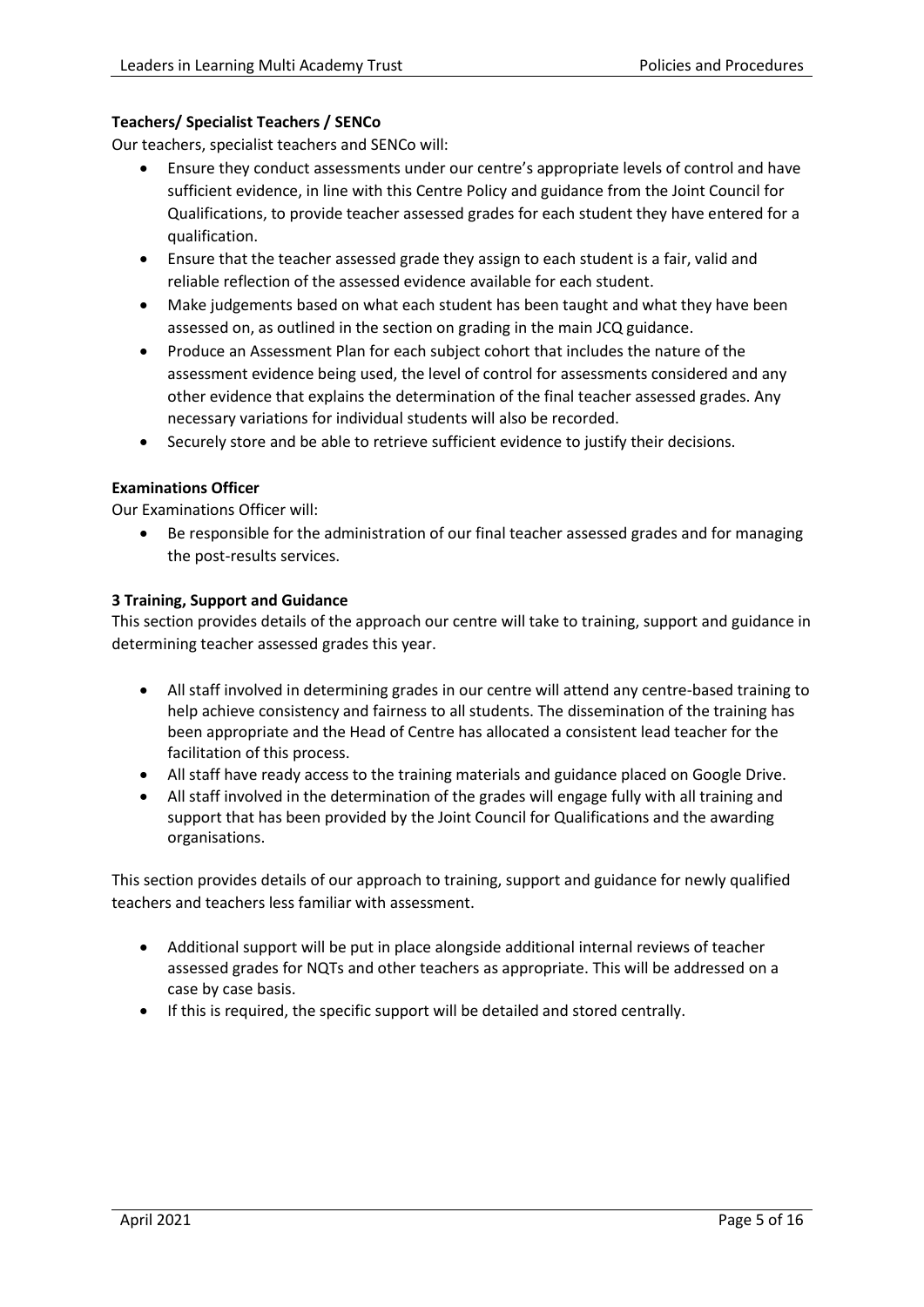# **4 Use of Appropriate Evidence**

This section gives details in relation to our use of evidence.

- All candidate evidence used to determine teacher assessed grades and associated documentation, will be retained and made available for the purposes of external quality assurance and appeals.
- The evidence base that will be used for determining the grade is as follows:
	- o Student work produced in response to assessment materials provided by the awarding organisation, including groups of questions, past papers or similar materials such as practice or sample papers.
	- $\circ$  Typically, three subject assessments taken from April to May 2021, and performed under high control measures.
	- o Non-exam assessment work, even if this has not been fully completed.
	- o Student work produced in centre-devised tasks that reflect the specification, that follow the same format as awarding organisation materials, and have been marked in a way that reflects awarding organisation mark schemes.
	- o Substantial class or homework (including work that took place during remote learning).
	- o Internal tests taken by students.
	- o Mock exams taken over the course of study. Mainly from the end of Y10 until the end of Y11.
	- o Records of a student's capability and performance over the course of study in performance-based subjects such as music, drama and PE.

Typically, three subject assessments (Additional Assessment Materials) will be used during the period of April to May 2021. These will form the basis of the most recent assessments and will provide validation of a student's final grades. These assessments will be created by combining and/or removing elements of questions where, for example, a multi-part question includes a part that focuses on an element of the specification that has not been taught.

These Additional Assessment Materials will:

- Give students the opportunity to show what they know, understand or can do in an area of content that has been taught but not yet assessed.
- Give students an opportunity to show improvement, for example, to validate or replace an existing piece of evidence.
- Support consistency of judgement between teachers or classes by giving everyone the same task to complete.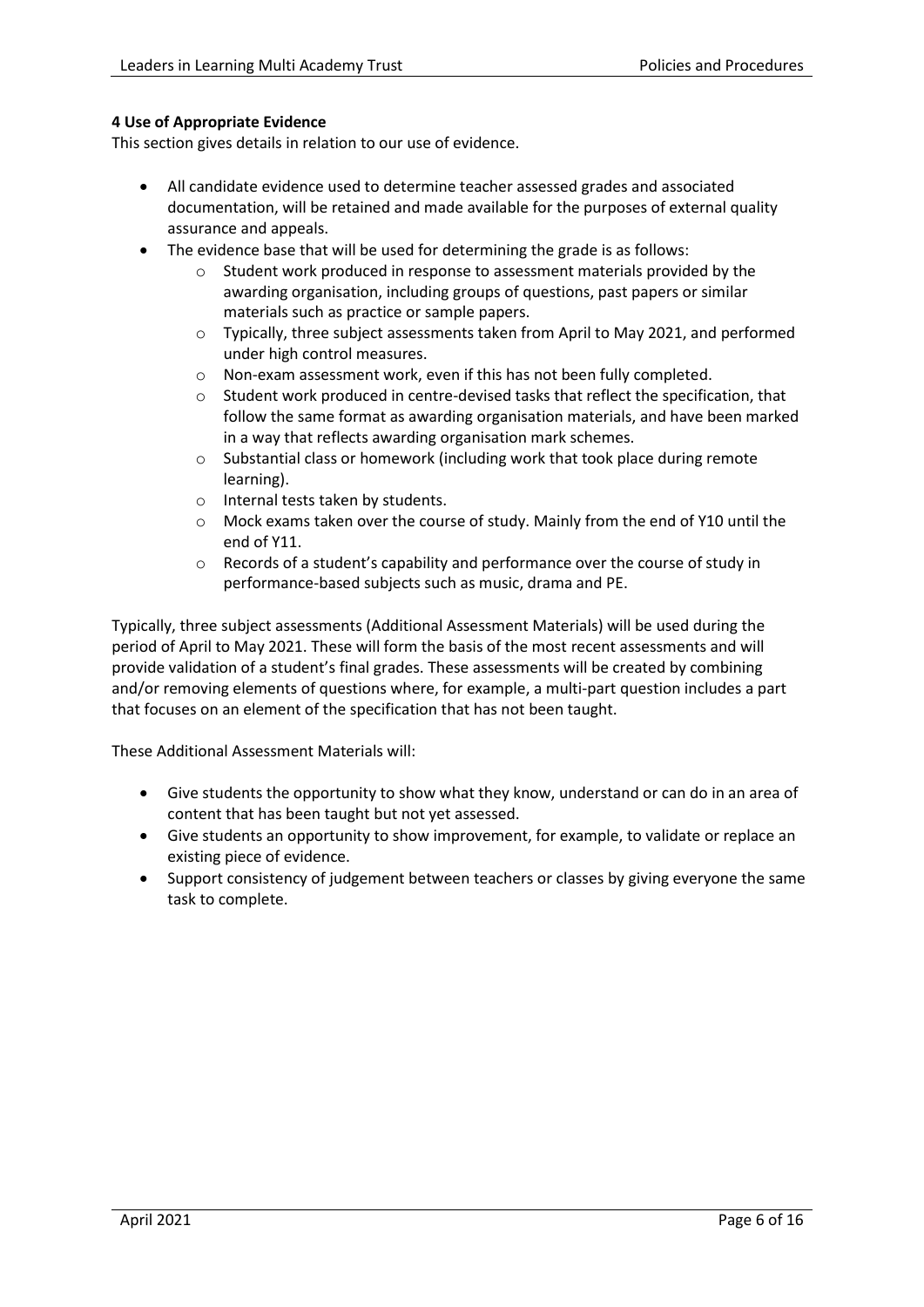Winterhill School will ensure the appropriateness and balance of evidence and in arriving at grades in the following ways:

- Consider the level of control under which an assessment was completed, for example, whether the evidence was produced under high control and under supervision or at home.
- Ensure that we are able to authenticate the work as the student's own, especially where that work was not completed within the school or college.
- Consider the limitations of assessing a student's performance when using assessments that have been completed more than once, or drafted and redrafted, where this is not a skill being assessed.
- Consider the specification and assessment objective coverage of the assessment.
- Consider the depth and breadth of knowledge, understanding and skills assessed, especially higher order skills within individual assessments.

# **5 Determining Teacher Assessed Grades**

This section of our Centre Policy outlines the approach Winterhill School will take to awarding teacher assessed grades.

- Winterhill School staff will determine grades based on evidence which is commensurate with the standard at which a student is performing, i.e. their demonstrated knowledge, understanding and skills across the content of the course they have been taught.
- Winterhill School staff will record how the evidence was used to arrive at a fair and objective grade, which is free from bias.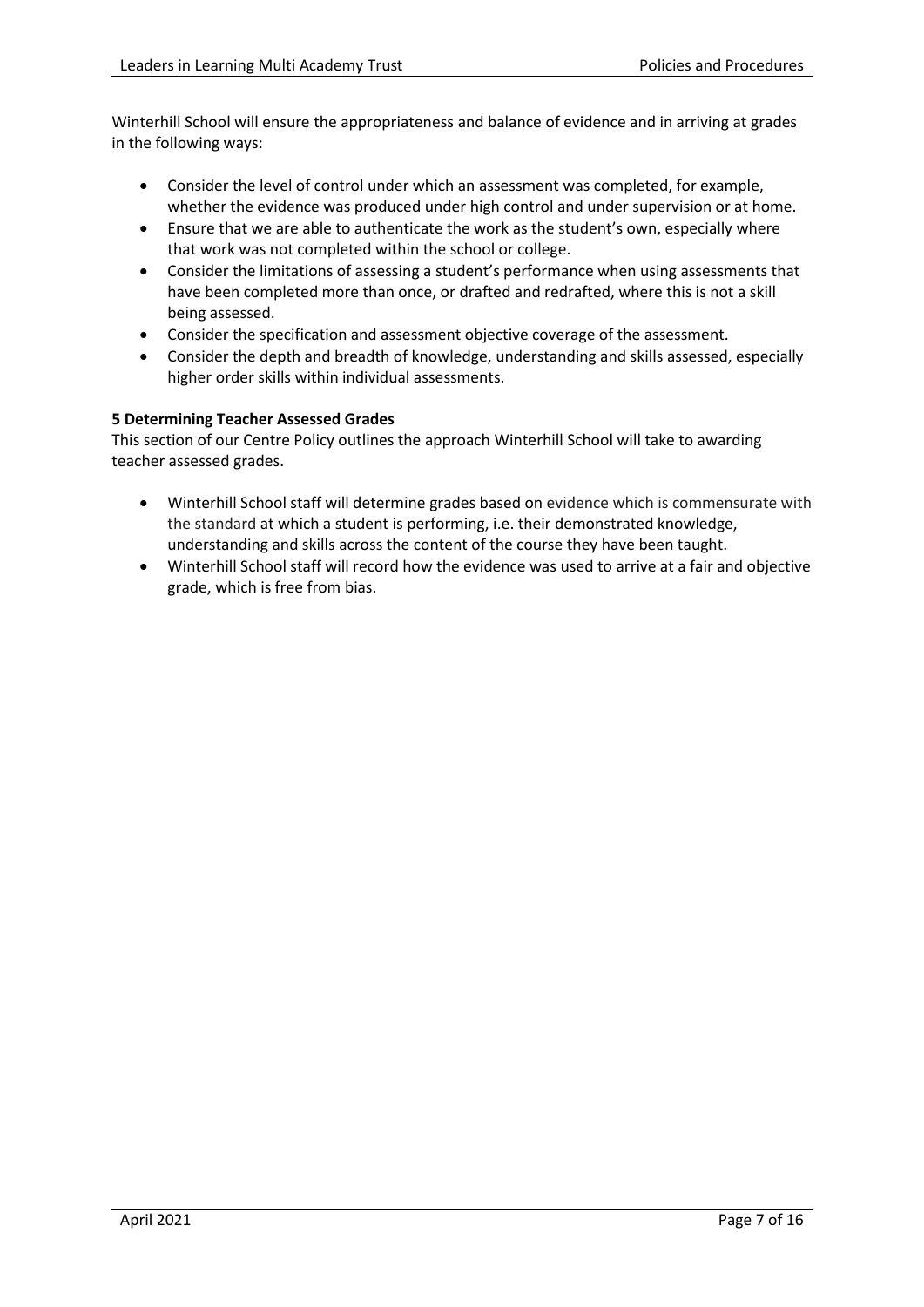# **6 Internal Quality Assurance**

This section gives details of our approach to internal standardisation, within and across subjects.

- All staff involved in deriving the teacher assessed grades sign that they have access to, and would have read and understood, the Centre Policy document.
- In subjects where there is more than one teacher and/or class we will ensure that our centre carries out an internal standardisation process, as detailed in the 'Curriculum Leader Quality Assurance Checklist and Declaration' document.
- All staff are provided with training and support to ensure they take a consistent approach to:
	- o Arriving at teacher assessed grades
	- o Marking of evidence
	- o Reaching a holistic grading decision
	- o Applying the use of grading support and documentation
- All subjects will conduct internal standardisation across all grades.
- Where necessary, all staff will review and reflect on individual grading decisions to ensure alignment with the standards as outlined by our awarding organisations.
- Where appropriate, all staff amend individual grade decisions to ensure alignment with the standards as outlined by our awarding organisations.
- Where there is only one teacher involved in marking assessments and determining grades, then the output of this activity will be reviewed by an appropriate member of staff within the centre.
	- o This will be either Dr Andrew Reeder or Mrs Charlotte McDonald.
- In respect of equality legislation, we will consider the range of evidence for students of different protected characteristics that are included in our internal standardisation. The 9 protected characteristics are:
	- o Age
	- o Disability
	- o Gender reassignment
	- o Marriage and civil partnership
	- o Pregnancy and maternity
	- o Race
	- o Religion or belief
	- o Sex
	- o Sexual orientation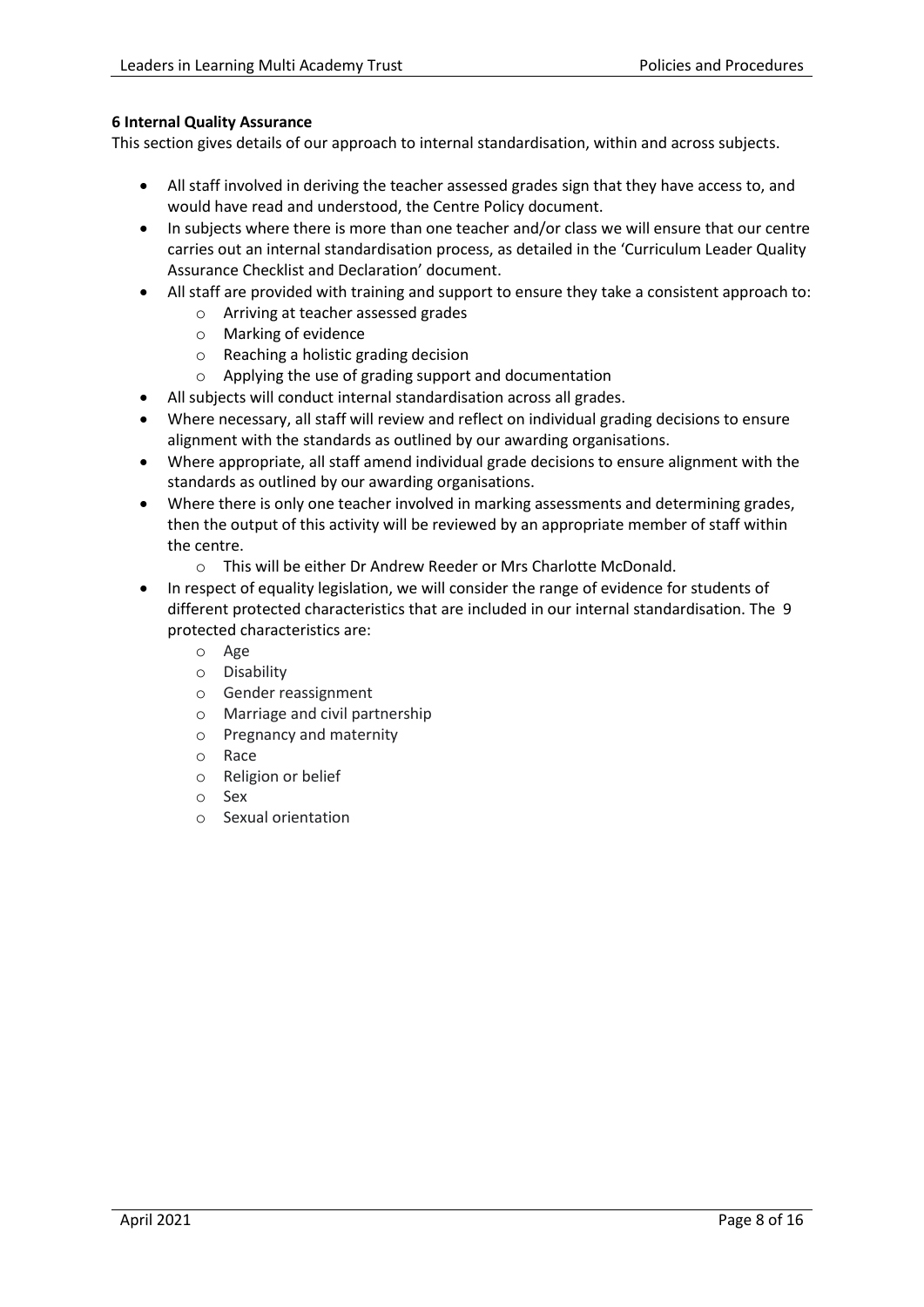# **7 Comparison of Teacher Assessed Grades to Results for Previous Cohorts**

This section gives details of our internal process to ensure a comparison of teacher assessed grades at qualification level to results for previous cohorts in our centre taking the same qualification.

- The examination series 2019 and 2018 will be referenced when comparing the performance of the 2021 cohort. These 3-year groups have similar KS2 entry profiles.
- The 2020 results series will be referenced to for progress rates only.
- Progress rates will be determined by KS2 prior attainment band for individual subjects from 2019 and 2020. The performance of the cohort in 2018 was very similar to that of the 2019 cohort.
- The size of our cohort from year to year.
- Consider the stability of Winterhill Schools overall grade outcomes from year to year.
- Consider both subject and centre level variation in our outcomes during the internal quality assurance process.
- A succinct narrative on the subject outcomes of the against historic data will be used to address any divergence from previously examined years. This commentary will be available for subsequent review during the QA process.

This section gives details of the approach our centre will follow if our initial teacher assessed grades for a qualification are viewed as overly lenient or harsh compared to results in previous years.

- Compile historical data giving appropriate regard to potential mixtures of A\*-G and 9-1 grades in GCSEs. Where required, we will use the Ofqual guidance to convert legacy grades into the new 9 to 1 scale.
- Use other data sources that will help to quality assure the grades we intend to award in 2021. For example, KS2 prior attainment data and National GCSE performance statistics.

# **8 Access Arrangements and Special Considerations**

This section gives details of our approach to access arrangements and mitigating circumstances (special consideration).

- Where students have agreed access arrangements or reasonable adjustments (for example a reader or scribe) the Head of Centre will make every effort to ensure that these arrangements are in place when assessments are being taken.
- Where an assessment has taken place without an agreed reasonable adjustment or access arrangement, this assessment will be removed from the evidence base. Alternative evidence will be obtained.
- Where illness or other personal circumstances might have affected performance in assessments used in determining a student's standard of performance, the Head of Centre will take account of this when making the final judgements. This will be recorded for possible external moderation.
- To ensure consistency in the application of Special Consideration, all staff have read and understood the document:  $JCQ - A$  guide to the special consideration process, with effect [from 1 September 2020](https://www.jcq.org.uk/wp-content/uploads/2020/08/A-guide-to-the-spec-con-process-202021-Website-version.pdf)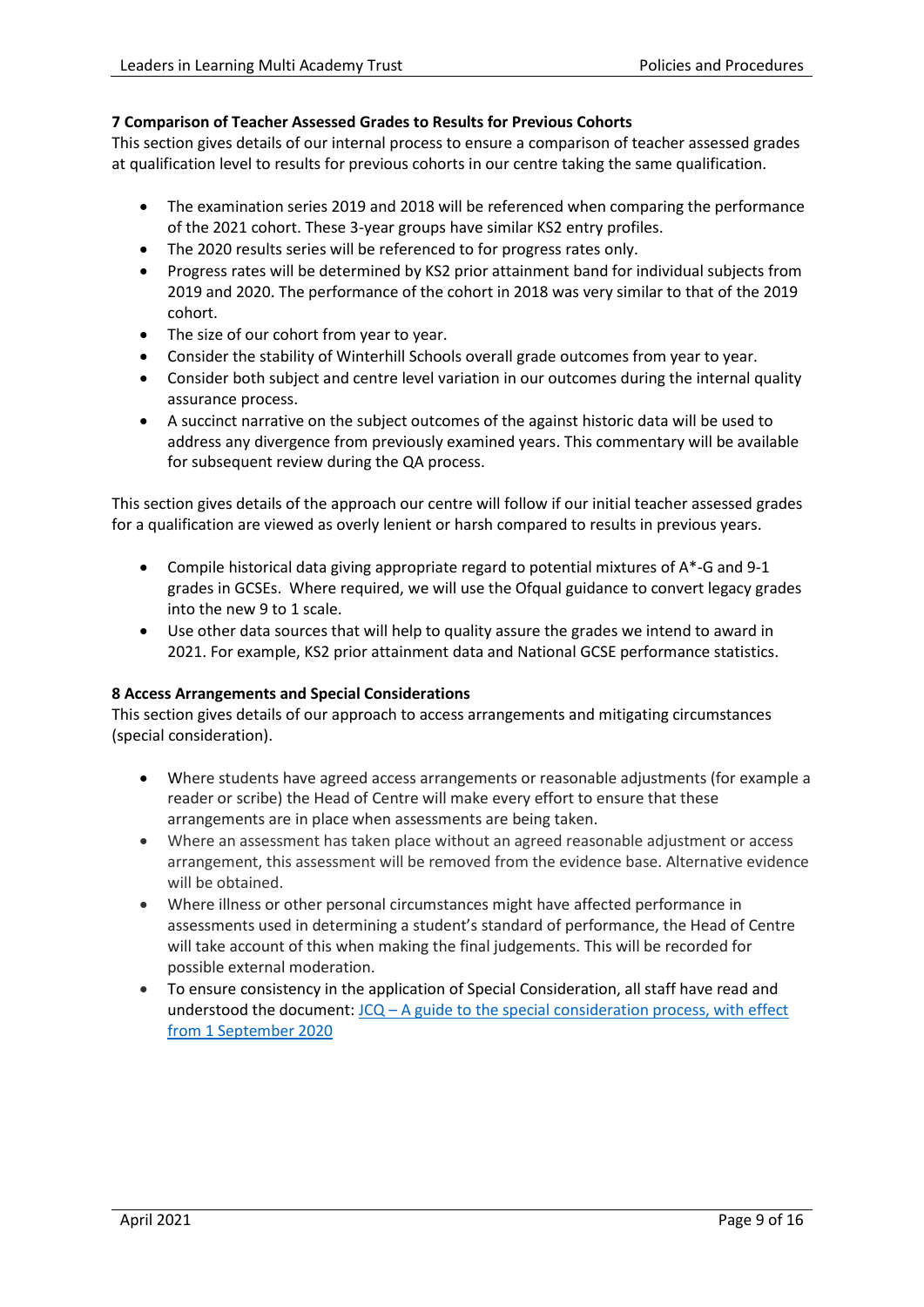### **9 Addressing Disruption/Differential Lost Learning**

This section gives details of our approach to address disruption or differentiated lost teaching.

• Teacher assessed grades will be determined based on evidence of the content that has been taught and assessed for each student. This may include work that has been issued remotely during periods of National Lockdown.

#### **10 Objectivity**

This section gives a summary of the arrangements in place within our centre in relation to objectivity.

Staff will fulfil their duties and responsibilities in relation to relevant equality and disability legislation.

Senior Leaders, Curriculum Leaders and Exams Officer will consider:

- Sources of unfairness and bias (situations/contexts, difficulty, presentation and format, language, conditions for assessment, marker preconceptions).
- How to minimise bias in questions and marking and hidden forms of bias).
- Bias in teacher assessed grades.

To ensure objectivity, all staff involved in determining teacher assessed grades will be made aware that:

- Unconscious bias can skew judgements;
- The evidence presented should be valued for its own merit as an indication of performance and attainment;
- Teacher assessed grades should not be influenced by candidates' positive or challenging personal circumstances, character, behaviour, appearance, socio-economic background or protected characteristics;
- Unconscious bias is more likely to occur when quick opinions are formed;

Internal standardisation process will help to ensure that there are different perspectives to the quality assurance process, as outlined in the 'Curriculum Leader Quality Assurance Checklist and Declaration' document.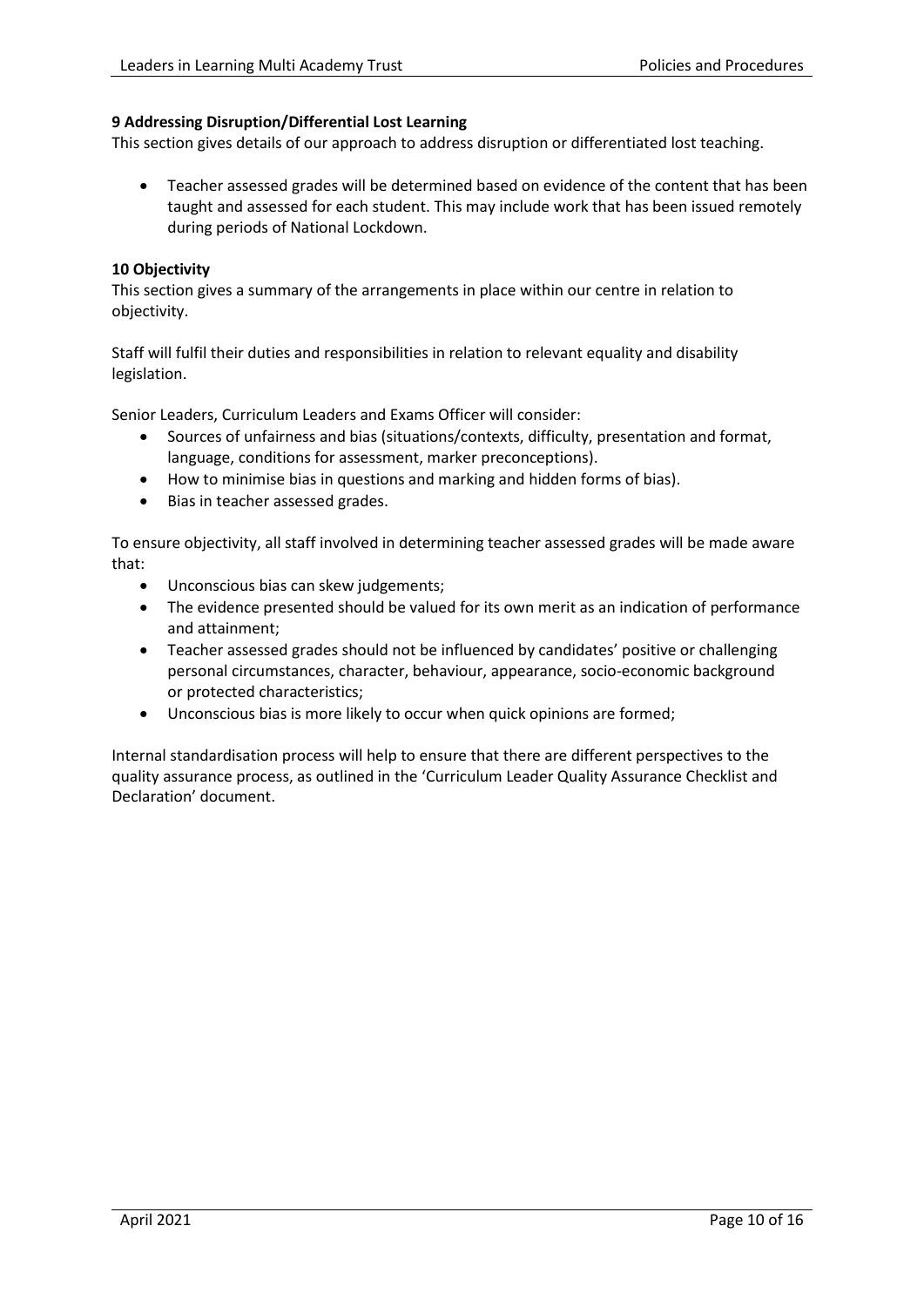# **11 Recording Decisions and retention of Evidence and Data**

This section outlines our approach to recording decisions and retaining evidence and data. Winterhill School will:

- Ensure that Curriculum Leaders maintain records that show how the teacher assessed grades process operated, including the rationale for decisions in relation to individual marks/grades.
- Ensure that evidence is maintained across a variety of tasks to develop a holistic view of each student's demonstrated knowledge, understanding and skills in the areas of content taught.
- Recording requirements for the various stages of the process to ensure the accurate and secure retention of the evidence used to make decisions. This will be electronically based within BromCom.
- Comply with our obligations regarding data protection legislation.
- Ensure that the grades accurately reflect the evidence submitted.
- Ensure that evidence is retained electronically or on paper in a secure location, nominated by the Curriculum Leader, that can be readily shared with our awarding organisations (even in the case of a cyber-attack).

# **12 Authenticating Evidence**

This section of our Centre Policy details the mechanisms in place to ensure that teachers are confident in the authenticity of evidence, and the process for dealing with cases where evidence is not thought to be authentic.

- The Curriculum Leader will complete the 'Quality Assurance and Declaration Checklist' which highlights the steps that all staff must follow to ensure that staff are confident that work used as evidence is the students' own and that no inappropriate levels of support have been given to students.
- It is understood that awarding organisations will investigate instances where it appears evidence is not authentic. They will follow all the guidance provided by awarding organisations to support these determinations of authenticity.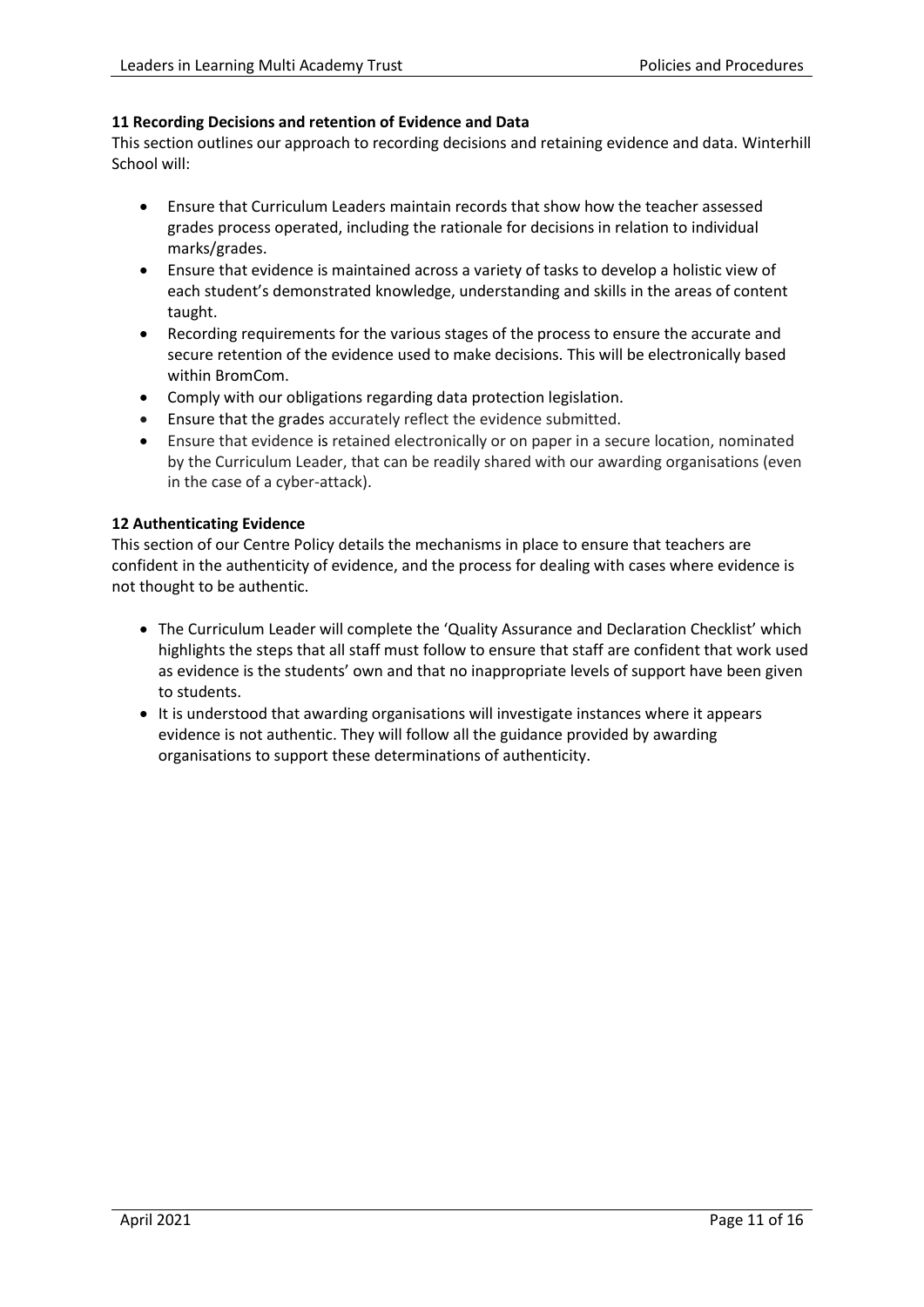# **13 Confidentiality, Malpractice and Conflicts of Interest**

# **13.1**

This section details the measures in place in our centre to maintain the confidentiality of grades, while sharing information regarding the range of evidence on which the grades will be based.

- All staff involved have been made aware of the need to maintain the confidentiality of teacher assessed grades.
- All teaching staff have been briefed on the requirement to share details of the range of evidence on which students' grades will be based, while ensuring that details of the final grades remain confidential.
- Relevant details from this Policy, including requirements around sharing details of evidence and the confidentiality requirements, have been shared with parents/guardians.

### **13.2**

This section details the measures in place in our centre to prevent malpractice and, where that proves impossible, to handle cases in accordance with awarding organisation requirements.

- The general policy examination policy identifies that malpractice can be categorised into staff and student.
	- o Examples of staff malpractice can be defined as, but it is not exhaustive:
		- Tampering with candidates' work prior to external moderation/verification;
		- Assisting candidates with the production of work outside of the awarding body guidance;
		- Fabricating assessment and/or internal verification records or authentication statement;
		- Assisting candidates with exam questions outside of the awarding body guidance;
		- Allowing candidates to talk, use a mobile phone or go to the toilet unsupervised;
		- Tampering with scripts prior to internal/external moderation taking place.
	- Examples of student malpractice can be defined as, but it is not exhaustive:
		- Plagiarism: the copying and passing off as the candidate's own work, the whole or part of another person's work;
		- Collusion: working collaboratively with other learners to produce work that is submitted as the candidate's only;
		- Failing to abide by the instructions of an assessor this may refer to the use of resources which the candidate has been specifically told not to use;
		- Not following the guidance relating to the control measures that the assessment is being performed;
		- Leaving the examination room without permission;
		- Passing notes or papers or accepting notes to, or accepting notes or papers from another candidate.
- All staff have received training in performing the assessments with the students for 2021. This has been achieved via a cascade model, using the line management structure as a vehicle.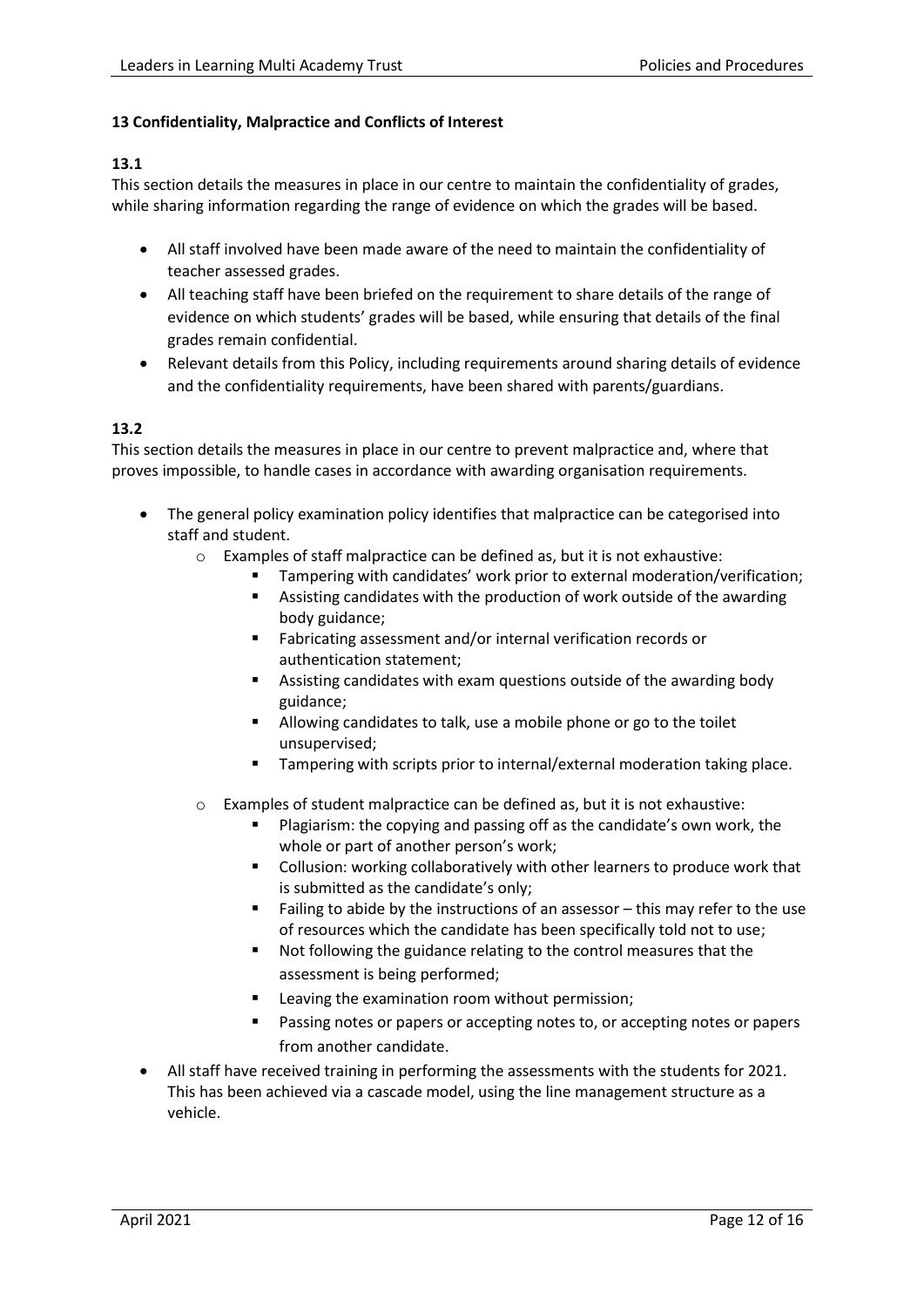- All staff involved have been made aware of the specific types of malpractice which may affect the Summer 2021 series including:
	- o breaches of internal security;
	- o deception;
	- o improper assistance to students;
	- o failure to appropriately authenticate a student's work;
	- o over direction of students in preparation for common assessments;
	- $\circ$  allegations that centres submit grades not supported by evidence that they know to be inaccurate;
	- o centres enter students who were not originally intending to certificate a grade in the Summer 2021 series;
	- o failure to engage as requested with awarding organisations during the External Quality Assurance and appeal stages;
	- $\circ$  failure to keep appropriate records of decisions made and teacher assessed grades.
- The consequences of malpractice or maladministration, as published in the relevant JCQ guidance, may result in the risk of a delay to students receiving their grades, up to, and including, removal of centre status have been outlined to all relevant staff.

# **13.3 Conflicts of Interest**

This section details our approach to addressing conflicts of interest, and how we will respond to such allegations.

- To protect the integrity of assessments, all staff involved in the determination of grades must declare any conflict of interest such as relationships with students to the Head of Centre.
- The Head of Centre will take appropriate action to manage any conflicts of interest arising with centre staff in accordance with the JCQ documents - *[General Regulations for Approved](https://www.jcq.org.uk/wp-content/uploads/2020/09/Gen_regs_approved_centres_20-21_FINAL.pdf)  [Centres, 1 September 2020 to 31 August 2021.](https://www.jcq.org.uk/wp-content/uploads/2020/09/Gen_regs_approved_centres_20-21_FINAL.pdf)*
- We will also carefully consider the need if to separate duties and personnel to ensure fairness in later process reviews and appeals.

# **14 Private Candidates**

This section details our approach to providing and quality assuring grades to Private Candidates.

- Our arrangements for assessing Private Candidates to arrive at appropriate grades are identical to the approaches utilised for internal candidates.
- Where it has been necessary to utilise different approaches, the JCQ Guidance on Private Candidates has been followed and any divergences from our approach for internal candidates have been recorded on the appropriate class/student documentation.
- In undertaking the review of cohort grades in conjunction with our centre results profiles from previous examined years, the grades determined by our centre for Private Candidates have been excluded from our analysis.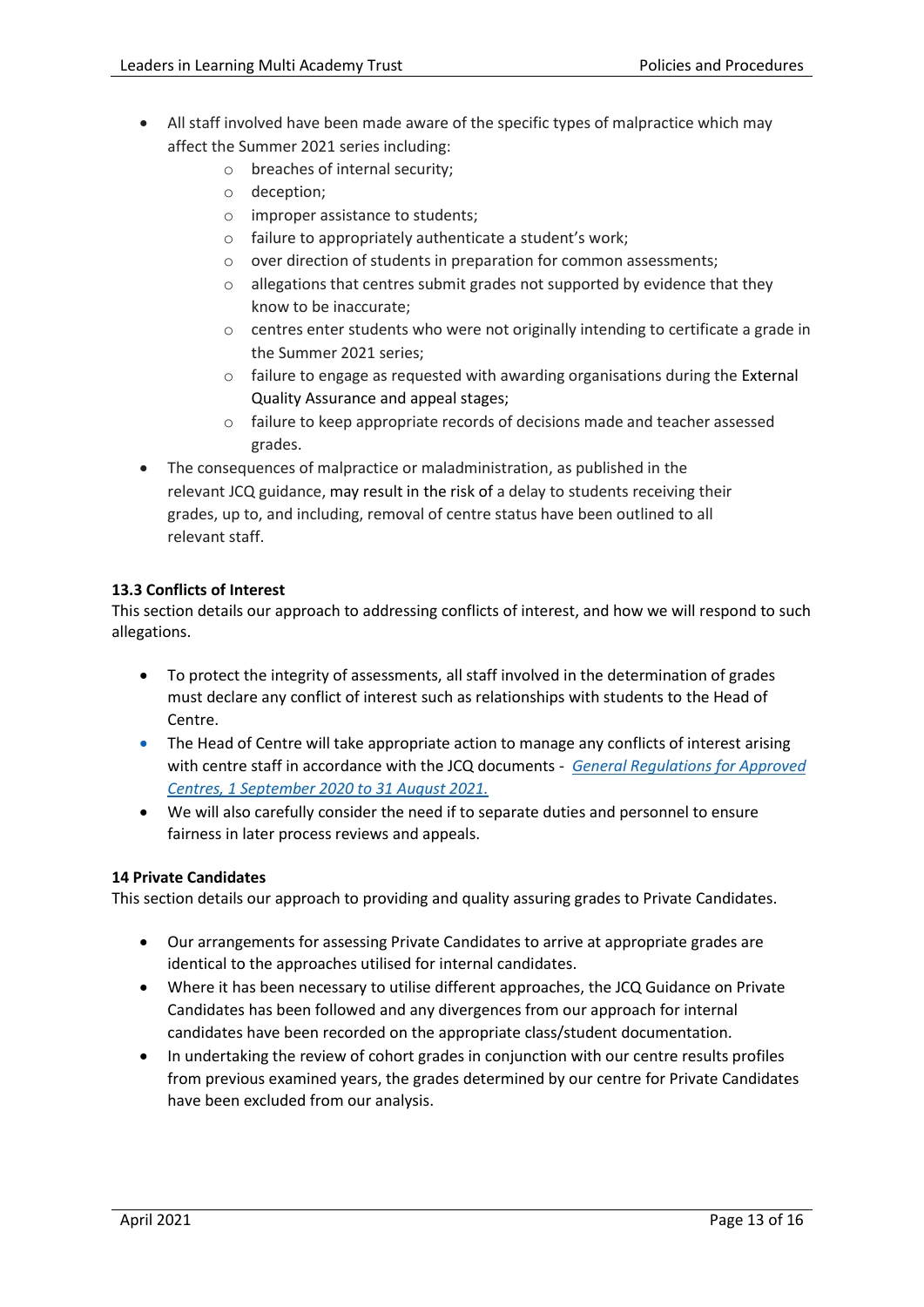# **15 External Quality Assurance**

This section outlines the arrangements we have in place to ensure the relevant documentation and assessment evidence can be provided in a timely manner for the purposes of External Quality Assurance sampling, and that staff can be made available to respond to enquiries.

- All staff involved have been made aware of the awarding organisation requirements for External Quality Assurance as set out in the JCQ Guidance.
- All student evidence on which decisions regarding the determination of grades has been retained and can be made available for review as required.
- Instances where student evidence used to decide teacher assessed grades is not available, for example where the material has previously been returned to students and cannot now be retrieved, will be clearly recorded on the appropriate documentation.
- All staff involved have been briefed on the possibility of interaction with awarding organisations during the different stages of the External Quality Assurance process and can respond promptly and fully to enquiries, including attendance at Virtual Visits should this prove necessary.
- Arrangements are in place to respond fully and promptly to any additional requirements/reviews that may be identified as a result of the External Quality Assurance process.
- Staff have been made aware that a failure to respond fully and effectively to such additional requirements may result in further action by the awarding organisations, including the withholding of results.

### **16 Results**

This section details our approach to the issue of results to students and the provision of advice and guidance.

- All staff involved have been made aware of the specific arrangements for the issue of results in Summer 2021.
- Arrangements will be made to ensure the necessary staffing, including exams office and support staff, to enable the efficient receipt and release of results to our students.
- Arrangements will be in place for the provision of all necessary advice, guidance and support, including Welfare support, to students on receipt of their results.
- Appropriate staff will be available to respond promptly to any requests for information from awarding organisations, for example regarding missing or incomplete results, to enable such issues to be swiftly resolved.
- Parents/guardians have been made aware of arrangements for results days.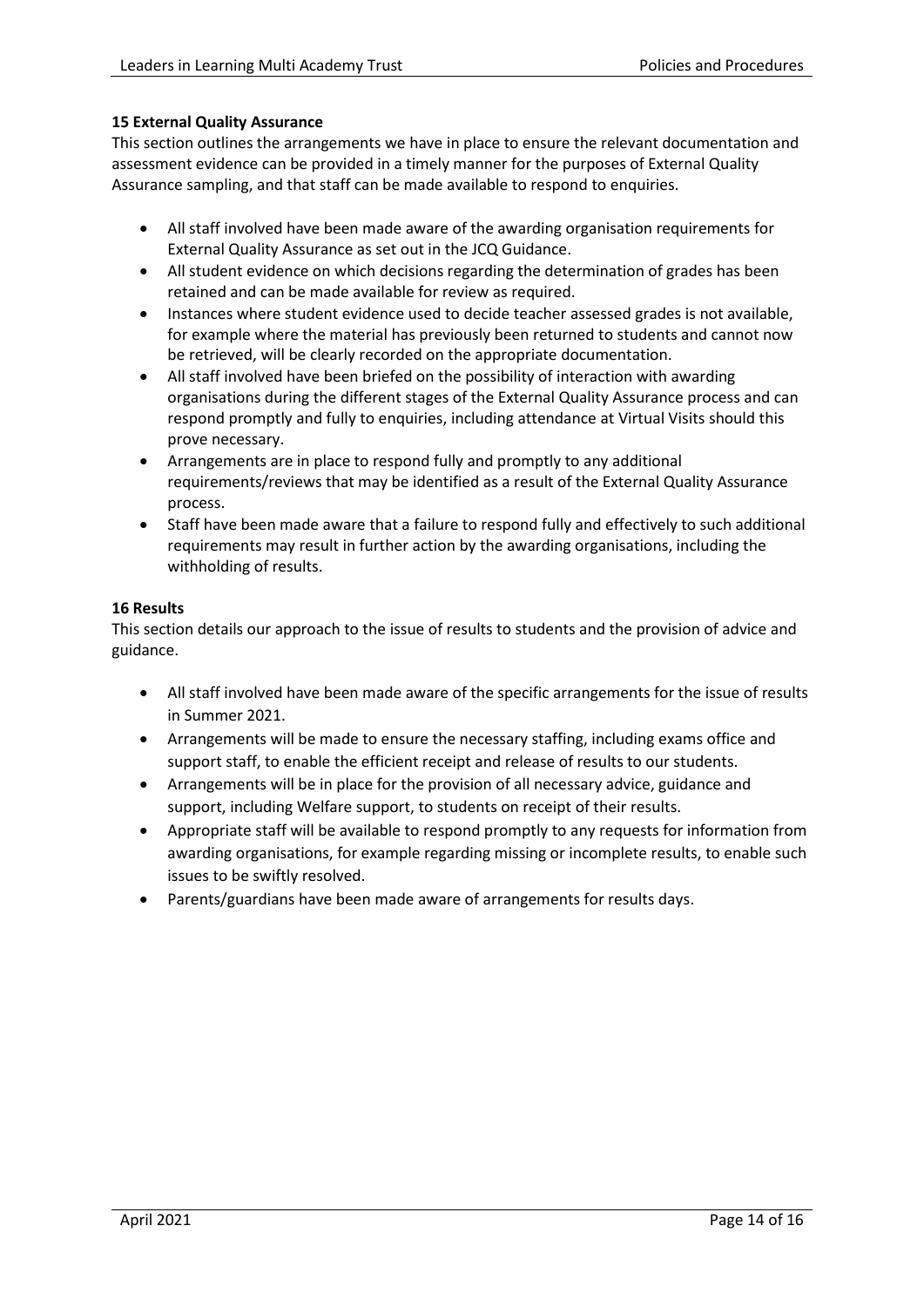# **17 Appeals**

This section details our approach to managing appeals, including Centre Reviews, and subsequent appeals to awarding organisations.

- All staff involved have been made aware of the arrangements for, and the requirements of, appeals in Summer 2021, as set out in the JCQ Guidance.
- Internal arrangements will be in place for the swift and effective handling of Centre Reviews in compliance with the requirements.
- All necessary staff have been briefed on the process for, and timing of, such reviews, and will be available to ensure their prompt and efficient handling.
- Learners have been appropriately guided as to the necessary stages of appeal.
- Arrangements will be in place for the timely submission of appeals to awarding organisations.
- Arrangements will be in place to obtain the written consent of students to the initiation of appeals, and to record their awareness that grades may go down as well as up on appeal.
- Appropriate information on the appeals process will be provided to parents/carers.

Before any Appeal can be instigated by the student the following information has to be collated by the student:

- The Centre Policy (published via the school website before the publication of the final grades by the awarding organisation)
- The sources of evidence used to determine their grade along with any grades/marks associated with them
- Details of any special circumstances that have been taken into account in determining their grade, e.g. access arrangements, mitigating circumstances such as illness.

The Appeals Process is outlined below, for further clarification please refer to JCQ Guidance [\(https://www.jcq.org.uk/wp-content/uploads/2021/04/JCQ-Guidance-on-the-Determination-of-](https://www.jcq.org.uk/wp-content/uploads/2021/04/JCQ-Guidance-on-the-Determination-of-Grades-for-A-AS-Levels-and-GCSEs-Summer-2021.pdf)[Grades-for-A-AS-Levels-and-GCSEs-Summer-2021.pdf\)](https://www.jcq.org.uk/wp-content/uploads/2021/04/JCQ-Guidance-on-the-Determination-of-Grades-for-A-AS-Levels-and-GCSEs-Summer-2021.pdf):

#### **Stage 1: Centre Review**

The first stage of the process is referred to as a Centre Review (CR), which is performed by the Head of Centre or a suitable person identified by the Head of Centre. If a student does not consider that they have been issued with the correct grade, they can ask their centre to check if an administrative or procedural error has occurred.

The centre will need to ensure the student is aware that their grade could go down, up or stay the same.

If the centre finds that an error has occurred, they will be able to submit a request to the awarding organisation to correct the error and amend the grade without the need to make an appeal to the awarding organisation.